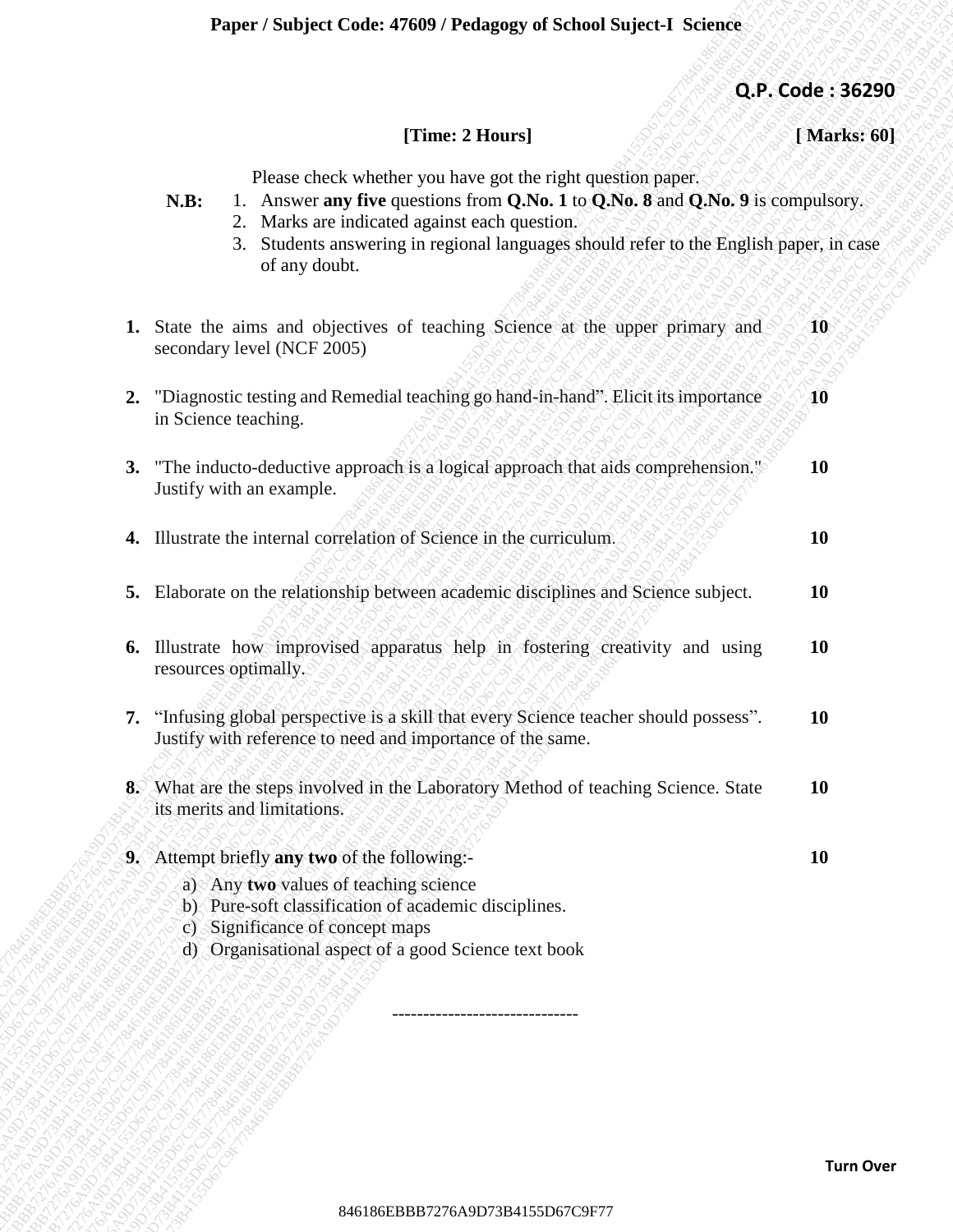## Paper / Subject Code: 47609 / Pedagogy of School Suject-I Science

Q.P. Code: 36290

 $\overline{2}$ (मराठी अनुवाद)

## (२ तास)

(एकुण गुणः ६०)

- १. उच्च प्राथमिक आणि माध्यमिक स्तरावरील विज्ञान अध्यापनाची ध्येय व उद्दिष्टे ((NCF २००५) लिहा. १०
- ''निदानात्मक चाचणी आणि उपचारात्मक अध्यापन परस्परांसमवेत वाटचाल करतात.'' विज्ञान**१०** २. अध्यापनातील त्यांचे महत्त्व लिहा.
- ''उद्गामी-अवगामी उपागम हा आकलनास साहाय्य करणारा एक तार्किक उपागम आहे.'' उदाहरणाद्वारे  $80$ ३. विधानाचे समर्थन करा.
- अभ्यासक्रमाअंतर्गत विज्ञान विषयातील अंतर्गत समवाय सोदाहरण स्पष्ट करा.  $80$  $X_{1}$
- शैक्षणिक विद्याशाखा आणि विज्ञान विषय यांमधील संबंधावर सविस्तर लिहा.  $\mathcal{L}_{\mathcal{L}}$ १०
- सुधारित उपकरणे सर्जनशीलतेस बढावा देण्यास तसेच संसाधनाचा पर्याप्त उपयोग करून घेण्यास कशा  $\epsilon$ . ?o प्रकारे साहाय्य करतात ते सोदाहरण स्पष्ट करा.
- ''वैश्विक परिप्रेक्ष्य बिंबविणे हे असे कौशल्य आहे जे प्रत्येक विज्ञान शिक्षकाजवळ असावयास हवे.''  $\mathcal{G}$ . १० त्याची गरज आणि महत्त्वाच्या संदर्भात समर्थन करा.
- विज्ञान अध्यापनातील प्रयोगशाळा पध्दतीच्या पायऱ्या कोणत्या आहेत? तिचे गुण आणि मर्यादा लिहा. 90  $\mathcal{L}$ .
- खालीलपैकी **कोणत्याही दोहोंवर** थोडक्यात लिहा.
	- अ) विज्ञान अध्यापनाची कोणतीही दोन मूल्ये
	- शैक्षणिक विद्याशाखांचे 'शृध्द-सौम्य (मृद्)' Pure-soft वर्गीकरण ब)
	- क) संकल्पना आराखड्यांचे महत्त्व
	- चांगल्या विज्ञान पाठ्यपुस्तकाचा संयोजनात्मक पैलू ड)

90